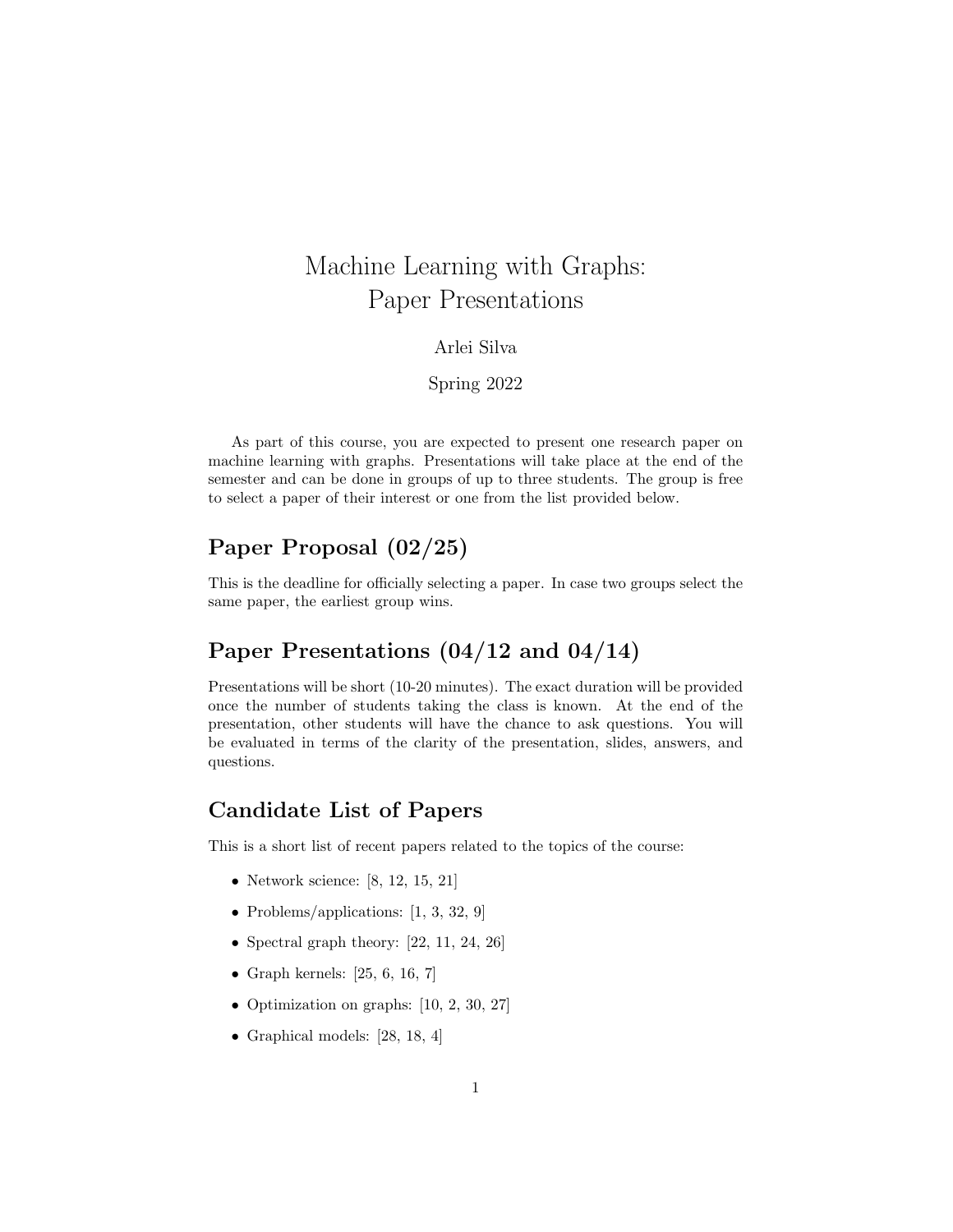- Graph and non-linear embedding: [5, 19, 13, 23]
- Graph neural networks:  $[20, 14, 31, 17]$

### References

- [1] Carlo Abrate and Francesco Bonchi. Counterfactual graphs for explainable classification of brain networks. arXiv preprint arXiv:2106.08640, 2021.
- [2] Yoshua Bengio, Prateek Gupta, Tegan Maharaj, Nasim Rahaman, Martin Weiss, Tristan Deleu, Eilif Benjamin Muller, Meng Qu, Pierre-luc Stcharles, Olexa Bilaniuk, et al. Predicting infectiousness for proactive contact tracing. In International Conference on Learning Representations, 2020.
- [3] Austin R Benson, Rediet Abebe, Michael T Schaub, Ali Jadbabaie, and Jon Kleinberg. Simplicial closure and higher-order link prediction. *Proceedings* of the National Academy of Sciences, 115(48):E11221–E11230, 2018.
- [4] George T Cantwell and Mark EJ Newman. Message passing on networks with loops. Proceedings of the National Academy of Sciences, 116(47):23398–23403, 2019.
- [5] Sudhanshu Chanpuriya, Cameron Musco, Konstantinos Sotiropoulos, and Charalampos Tsourakakis. Node embeddings and exact low-rank representations of complex networks. Advances in Neural Information Processing Systems, 33, 2020.
- [6] Corinna Coupette and Jilles Vreeken. Graph similarity description: How are these graphs similar? arXiv preprint arXiv:2105.14364, 2021.
- [7] Simon S Du, Kangcheng Hou, Russ R Salakhutdinov, Barnabas Poczos, Ruosong Wang, and Keyulu Xu. Graph neural tangent kernel: Fusing graph neural networks with graph kernels. Advances in Neural Information Processing Systems, 32:5723–5733, 2019.
- [8] Justin Eldridge, Mikhail Belkin, and Yusu Wang. Graphons, mergeons, and so on! In Advances in Neural Information Processing Systems, pages 2307–2315, 2016.
- [9] Deisy Morselli Gysi, ´Italo Do Valle, Marinka Zitnik, Asher Ameli, Xiao Gan, Onur Varol, Susan Dina Ghiassian, JJ Patten, Robert A Davey, Joseph Loscalzo, et al. Network medicine framework for identifying drug-repurposing opportunities for covid-19. Proceedings of the National Academy of Sciences, 118(19), 2021.
- [10] Qian Huang, Horace He, Abhay Singh, Ser-Nam Lim, and Austin Benson. Combining label propagation and simple models out-performs graph neural networks. In International Conference on Learning Representations, 2020.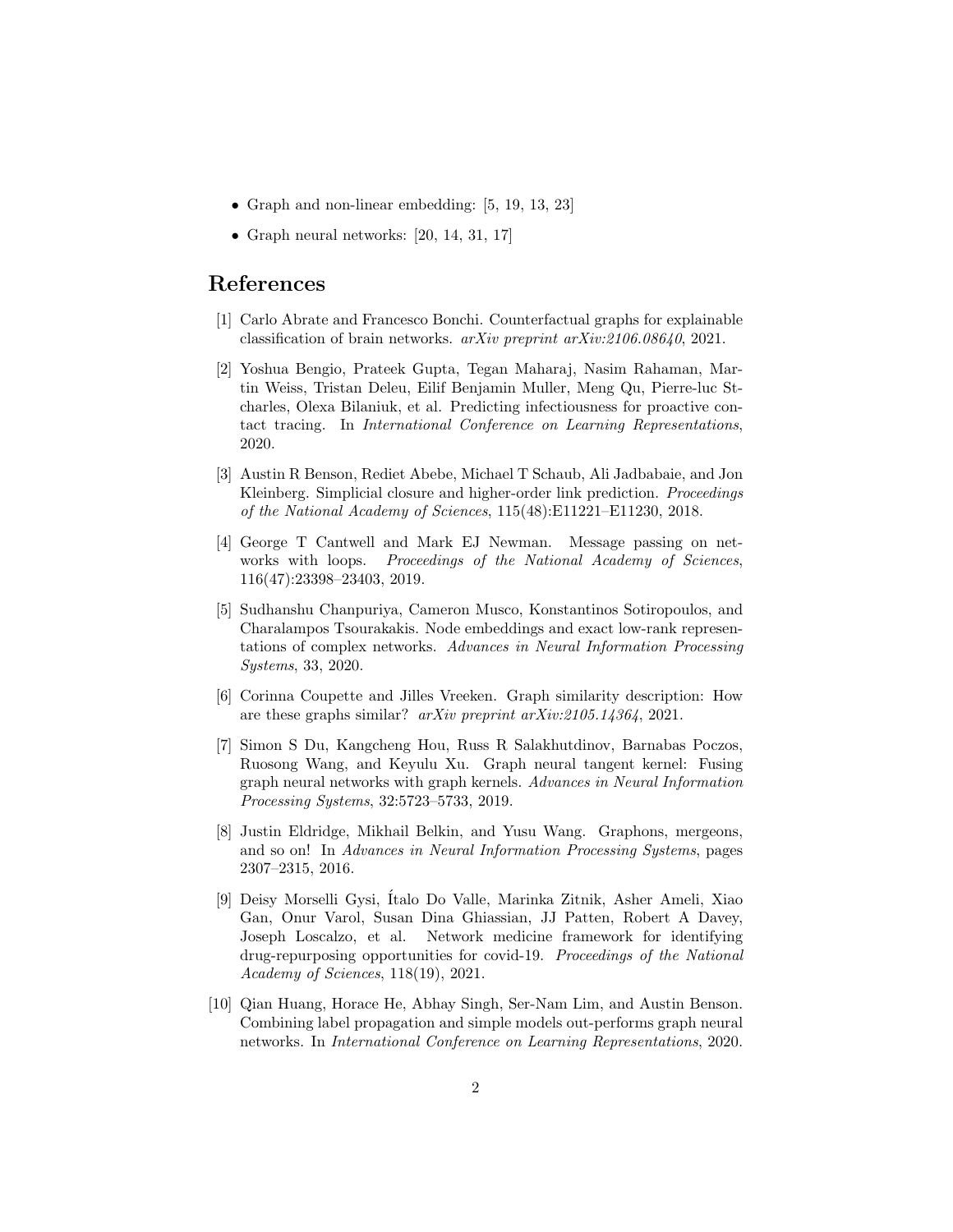- [11] James R Lee, Shayan Oveis Gharan, and Luca Trevisan. Multiway spectral partitioning and higher-order cheeger inequalities. Journal of the ACM  $(JACM)$ , 61(6):1-30, 2014.
- [12] Yanchen Liu, Nima Dehmamy, and Albert-László Barabási. Isotopy and energy of physical networks. Nature Physics, 17(2):216–222, 2021.
- [13] Zhonghua Liu, Zhihui Lai, Weihua Ou, Kaibing Zhang, and Ruijuan Zheng. Structured optimal graph based sparse feature extraction for semisupervised learning. Signal Processing, 170:107456, 2020.
- [14] Eli Meirom, Haggai Maron, Shie Mannor, and Gal Chechik. Controlling graph dynamics with reinforcement learning and graph neural networks. In International Conference on Machine Learning, pages 7565–7577. PMLR, 2021.
- [15] Lu Mi, Hang Zhao, Charlie Nash, Xiaohan Jin, Jiyang Gao, Chen Sun, Cordelia Schmid, Nir Shavit, Yuning Chai, and Dragomir Anguelov. Hdmapgen: A hierarchical graph generative model of high definition maps. In Proceedings of the IEEE/CVF Conference on Computer Vision and Pattern Recognition, pages 4227–4236, 2021.
- [16] Marion Neumann, Roman Garnett, Christian Bauckhage, and Kristian Kersting. Propagation kernels: efficient graph kernels from propagated information. Machine Learning, 102(2):209–245, 2016.
- [17] Giannis Nikolentzos and Michalis Vazirgiannis. Random walk graph neural networks. Advances in Neural Information Processing Systems, 33:16211– 16222, 2020.
- [18] Victor Garcia Satorras and Max Welling. Neural enhanced belief propagation on factor graphs. In International Conference on Artificial Intelligence and Statistics, pages 685–693. PMLR, 2021.
- [19] Michael T Schaub, Jean-Charles Delvenne, Renaud Lambiotte, and Mauricio Barahona. Multiscale dynamical embeddings of complex networks. Physical Review E, 99(6):062308, 2019.
- [20] Michael Sejr Schlichtkrull, Nicola De Cao, and Ivan Titov. Interpreting graph neural networks for nlp with differentiable edge masking. In International Conference on Learning Representations, 2020.
- [21] C Seshadhri, Aneesh Sharma, Andrew Stolman, and Ashish Goel. The impossibility of low-rank representations for triangle-rich complex networks. Proceedings of the National Academy of Sciences, 117(11):5631–5637, 2020.
- [22] Daniel A Spielman and Nikhil Srivastava. Graph sparsification by effective resistances. SIAM Journal on Computing, 40(6):1913–1926, 2011.